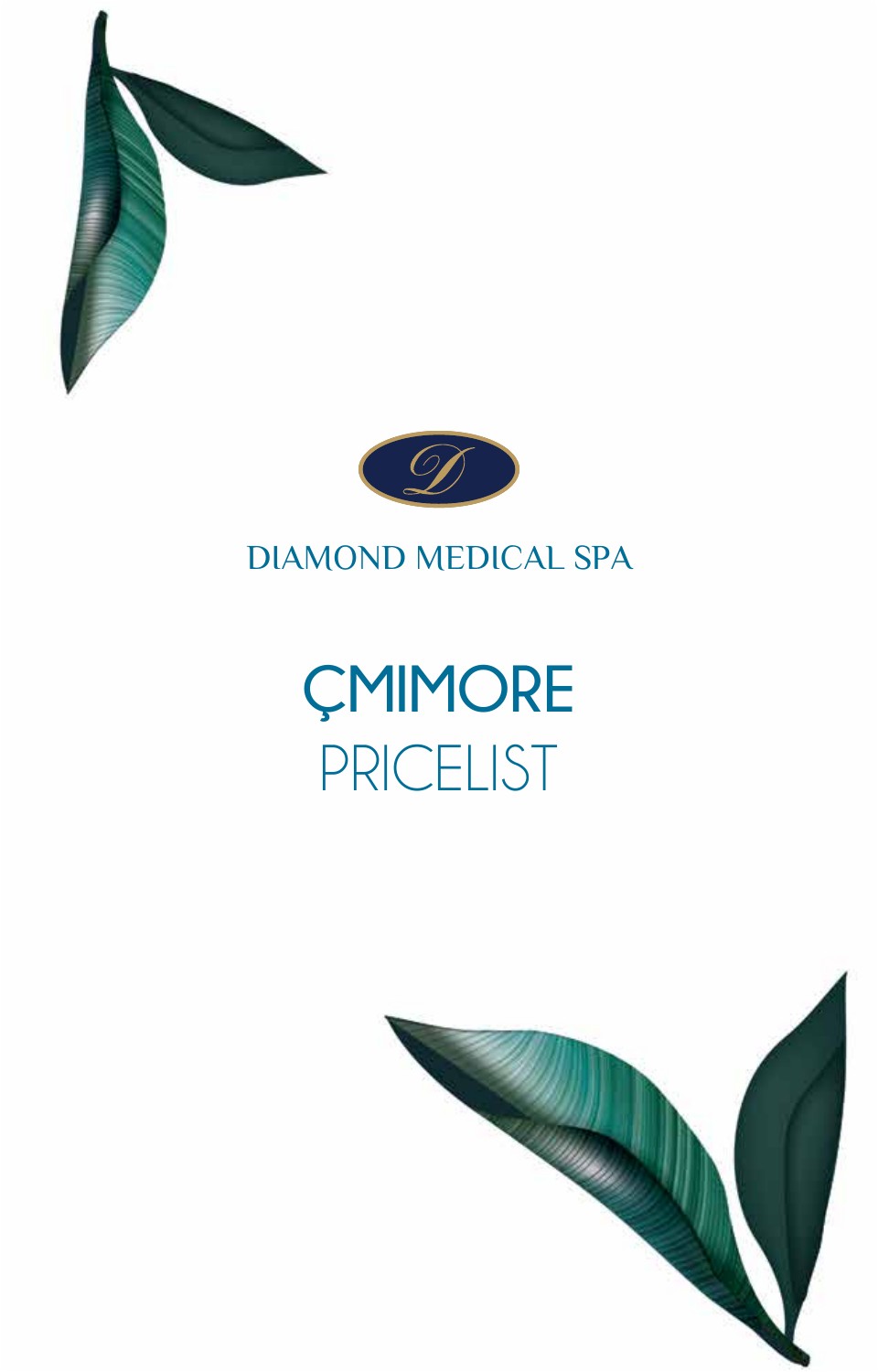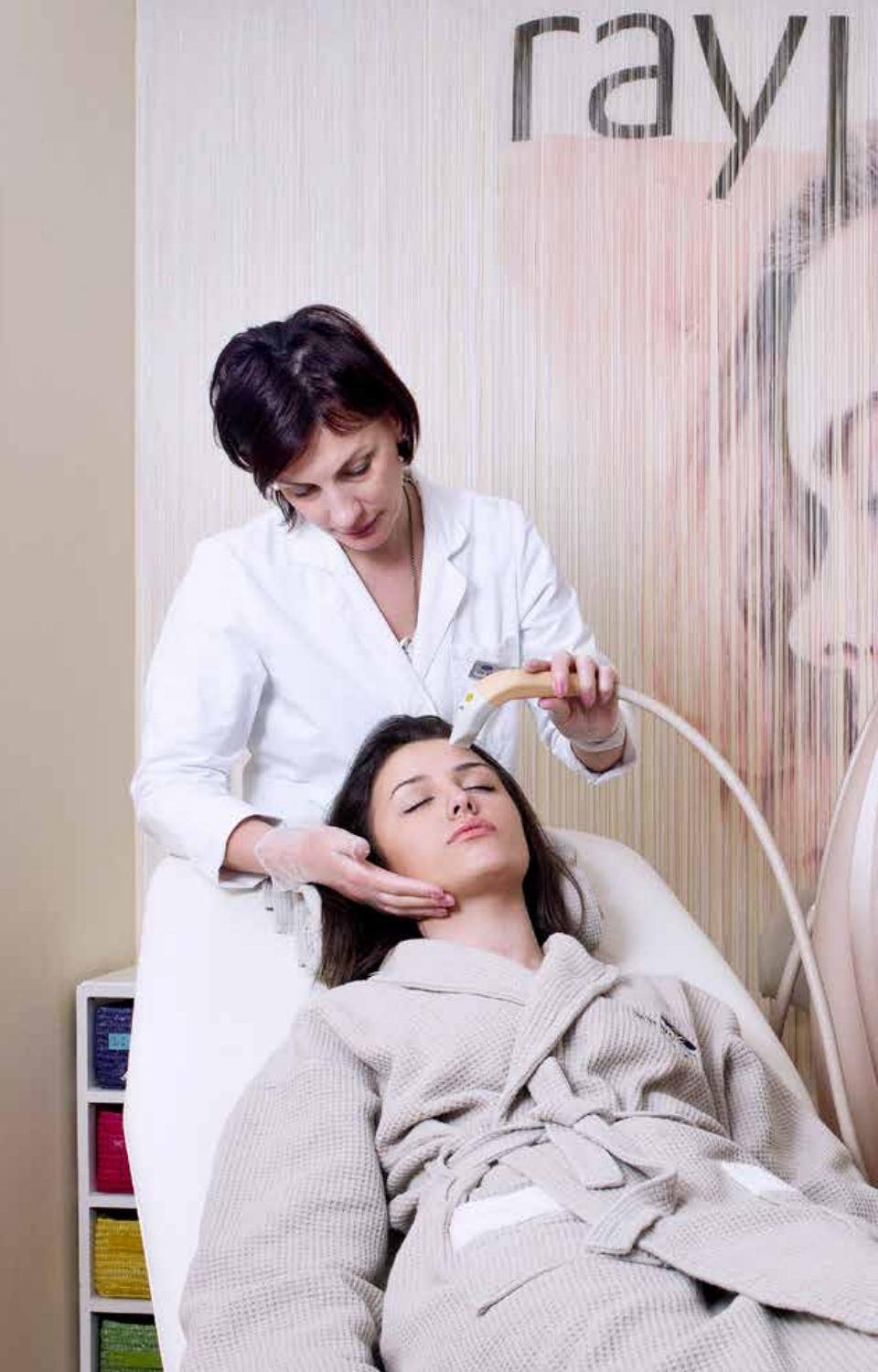**Raylifes**

| Acoustic Wave 1 (barku ose këmbët poshtë) | 50 €  |
|-------------------------------------------|-------|
| Acoustic Wave 1 (stomach and half legs)   |       |
| <b>Acoustic Wave 2 (këmbët lartë)</b>     | 70 €  |
| Acoustic Wave 2 (half legs upward)        |       |
| <b>Acoustic Wave 3 (krahët)</b>           | 30 €  |
| Acoustic Wave 3 (arms)                    |       |
| <b>Acoustic Wave 4 (këmbët total)</b>     | 100 € |
| Acoustic Wave 4 (full legs)               |       |
| <b>Acoustic Wave paketa 1</b>             | 500 € |
| Acoustic Wave package 1                   |       |
| <b>Acoustic Wave paketa 2</b>             | 450 € |
| Acoustic Wave package 2                   |       |
| <b>Acoustic Wave paketa 3</b>             | 200 € |
| Acoustic Wave package 3                   |       |
| <b>Radiofrekuenca 1</b>                   | 30 €  |
| Radiofrequence 1                          |       |
| Radiofrekuenca 2                          | 50 €  |
| Radiofrequence 2                          |       |
| Pako Radiofrekueca 6x                     | 150 € |
| Radiofrequence Package 6x                 |       |
| Pako Radiofrekuenca 9x                    | 300 € |
| Radiofrequence Package 9x                 |       |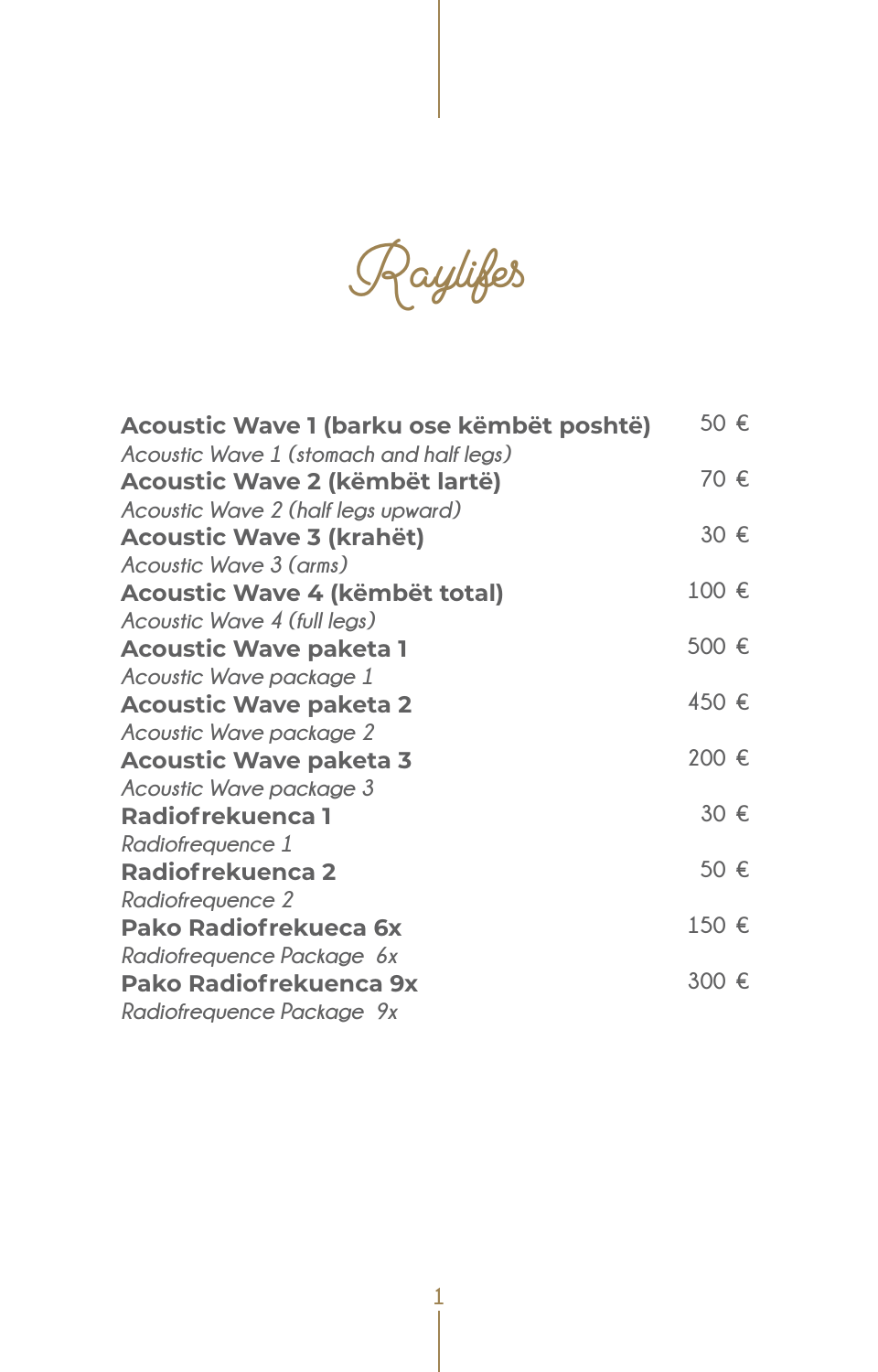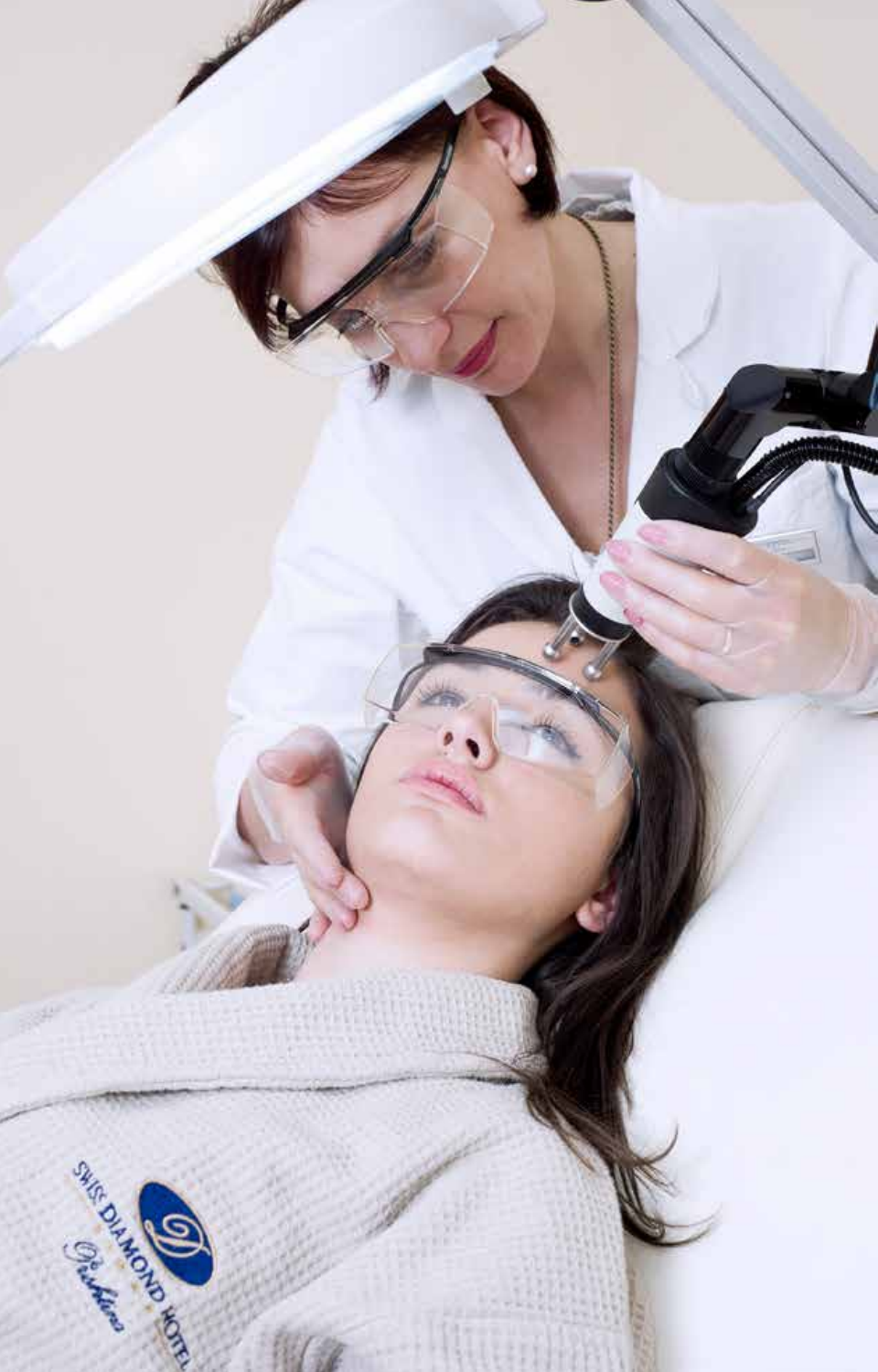**Laser Asclepion**

| <b>Laser Akne 1</b>                       | 50 €  |   |
|-------------------------------------------|-------|---|
| Laser Acne 1                              |       |   |
| <b>Laser Akne 2</b>                       | 100 € |   |
| Laser Acne 2                              |       |   |
| <b>Laser Aksilla</b>                      | 30 €  |   |
| Laser (armpits)                           |       |   |
| <b>Laser Depilim Bikini Line</b>          | 60 €  |   |
| Laser (bikini line)                       |       |   |
| <b>Laser Depilim Bikini Total</b>         | 100 € |   |
| Laser (total bikini area)                 |       |   |
| Laser Depilim Duart 1/2                   | 60 €  |   |
| Laser (half arms)                         |       |   |
| <b>Laser Depilim Duart</b>                | 120 € |   |
| Laser (full arms)                         |       |   |
| <b>Laser Depilim Qafa</b>                 | 50 €  |   |
| Laser (Neck)                              |       |   |
| <b>Laser Depilim Face 1 (mustaget)</b>    | 20 €  |   |
| Laser Face 1(mustache)                    |       |   |
| <b>Laser Depilim Face 2 (mjekrra)</b>     | 20 €  |   |
| Laser Face 2 (chin)                       |       |   |
| <b>Laser Depilim Face 3 (ftyra total)</b> | 30 €  |   |
| Laser (total face)                        |       |   |
| Laser Depilim Këmbët Gjysma               | 120 € |   |
| Laser (half legs)                         |       |   |
| Laser Depilim Këmbët Total                | 220 € |   |
| Laser (full legs)                         |       |   |
| <b>Laser Depilim Barku</b>                | 120 € |   |
| Laser (stomach)                           |       |   |
| <b>Laser Depilim Shpina</b>               | 140 € |   |
| Laser (back)                              |       |   |
| Laser krahët sipër                        | 40 €  |   |
| Laser (shoulders)                         |       |   |
| Laser Depilim Gjoksi                      | 140 € |   |
| Laser (chest)                             |       |   |
| Laser Kapilarët 1                         | 50 €  |   |
| Laser Capillaries 1                       |       |   |
| <b>Laser Kapilarët 2</b>                  | 100   | € |
| <b>Laser Capillaries 2</b>                |       |   |
| Laser Kapilarët 3                         | 250 € |   |
| <b>Laser Capillaries 3</b>                |       |   |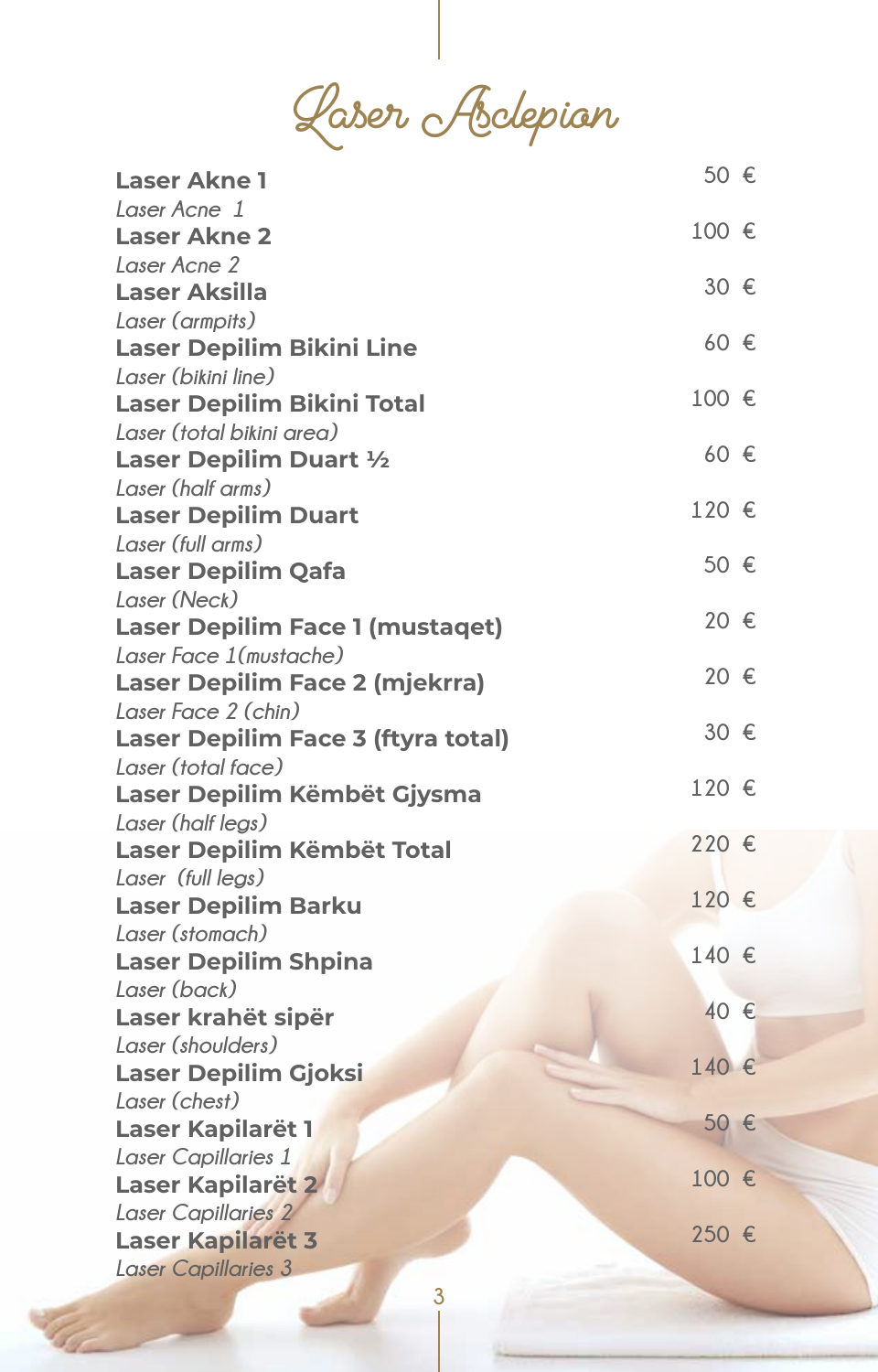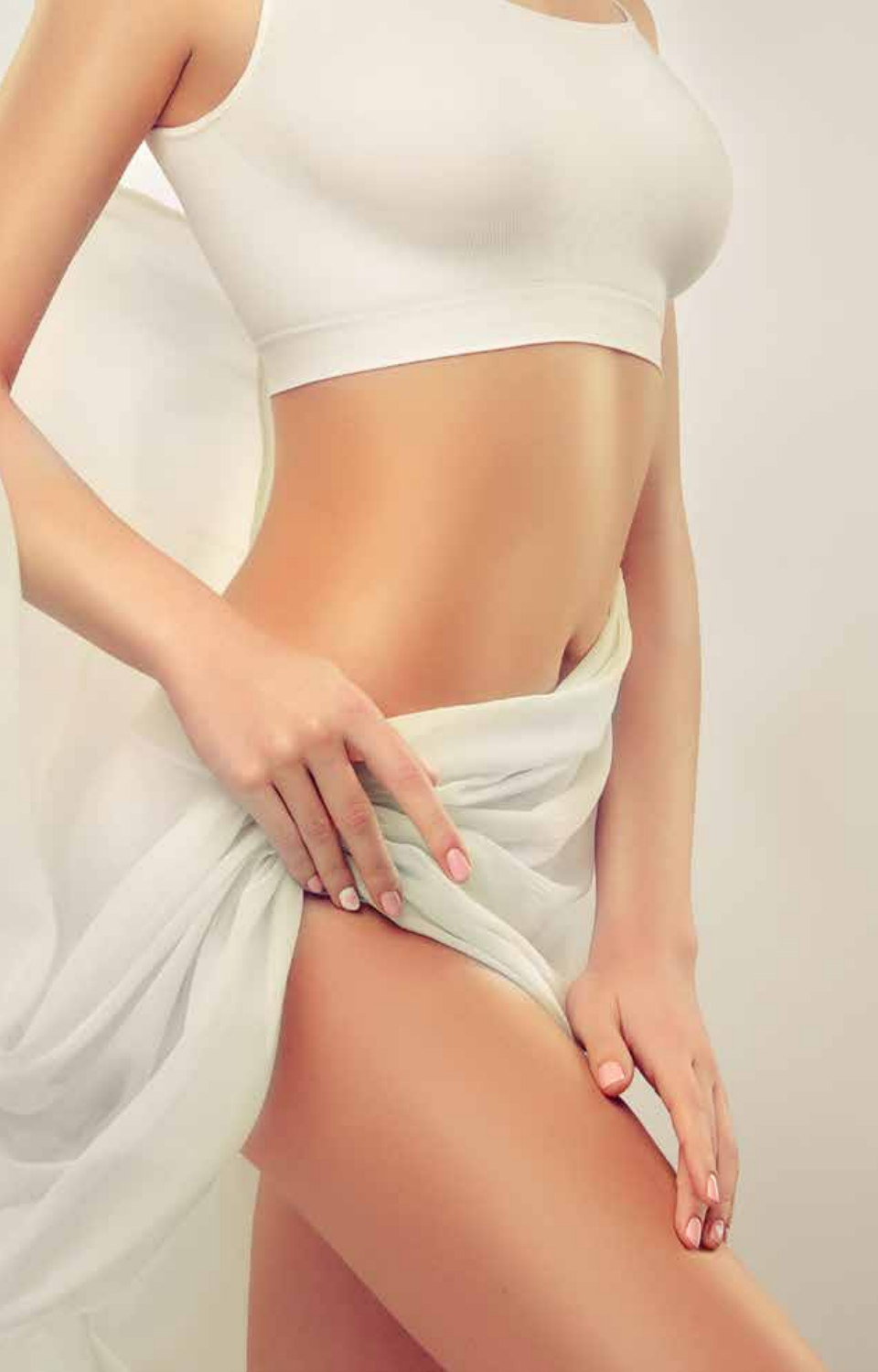**Coolsculpting**

| <b>Coolsculpting Sonda max</b>     | 450 €  |
|------------------------------------|--------|
| Coolscultping Sonda large area     |        |
| <b>Coolsculpting Sonda e vogël</b> | 350 €  |
| Coolscultping Sonda small area     |        |
| <b>Coolsculpting Pako x2</b>       | 600€   |
| Coolscultping Package x2           |        |
| <b>Coolsculpting Pako x3</b>       | 900 €  |
| Coolscultping Package x3           |        |
| <b>Coolsculpting Pako x4</b>       | 1200 € |
| Coolscultping Package x4           |        |
| <b>Coolsculpting Pako x4 max</b>   | 1600 € |
| Coolscultping Package x 4 max      |        |

**Trajtim fytyre / Face treatment**

| <b>Trajtim fytyre I</b>   | 50 €  |
|---------------------------|-------|
| Fillers 1                 |       |
| <b>Trajtim fytyre II</b>  | 100 € |
| Fillers II                |       |
| <b>Trajtim fytyre III</b> | 150 € |
| Fillers III               |       |
| <b>Trajtim fytyre IV</b>  | 200 € |
| Fillers IV                |       |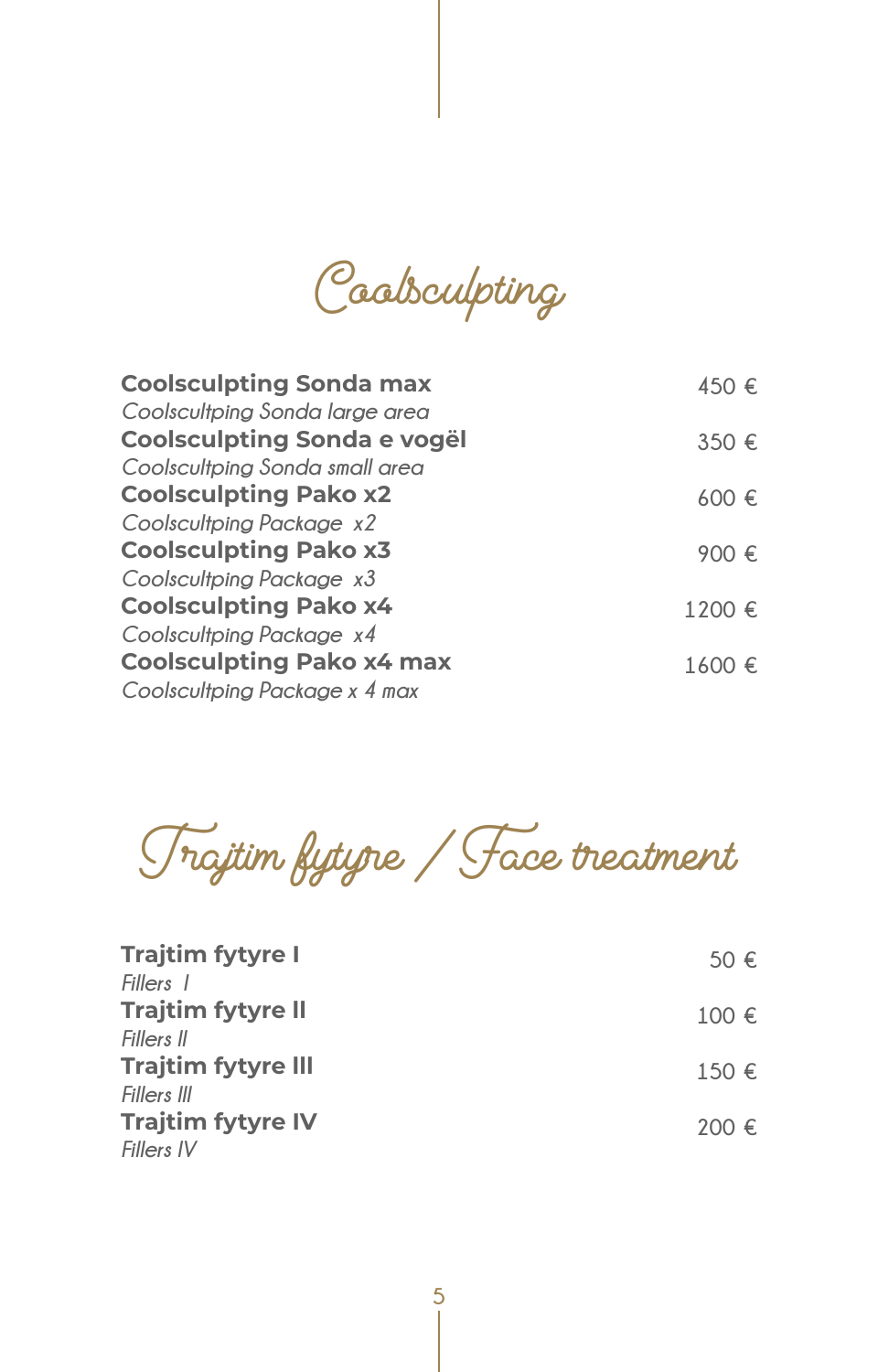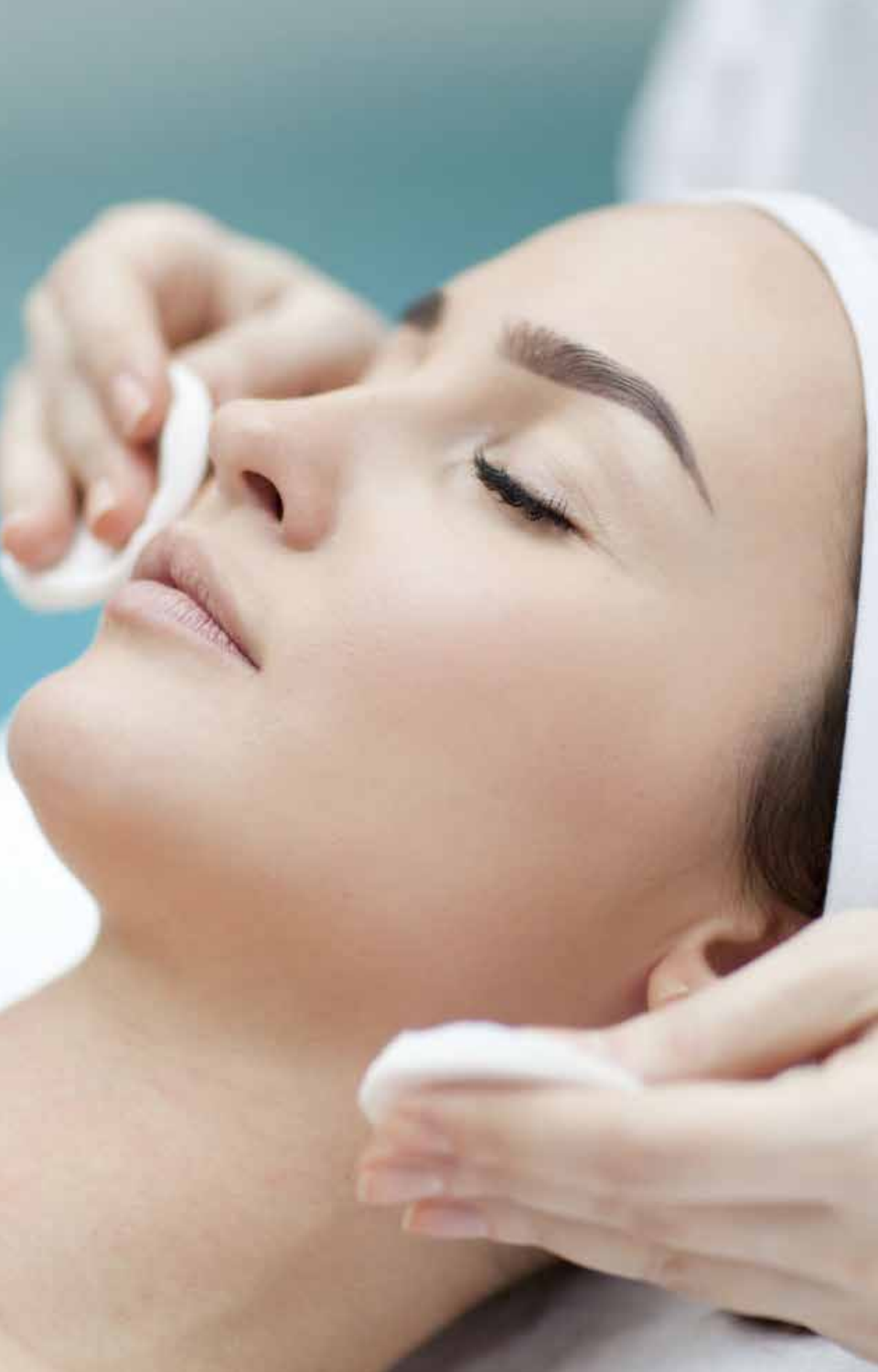**Tretmane speciale / Special treatment**

| <b>Pilling kimik</b>               | 35 €  |
|------------------------------------|-------|
| <b>Chemical Peeling</b>            |       |
| Dermatoskopi                       | 20 €  |
| Dermatoscopy                       |       |
| <b>Kontrollë</b>                   | 10 €  |
| Skin check up                      |       |
| Kontrollë përsëritëse              | 20 €  |
| Follow-up skin check up            |       |
| <b>Mezolift</b>                    | 60 €  |
| <b>Mezolift</b>                    |       |
| <b>Microdermabrasion</b>           | 30 €  |
| Microdermabrasion                  |       |
| <b>Pastrim</b>                     | 30 €  |
| Face clean up                      |       |
| Erbium Laser 1 (laser kirurgjikal) | 30 €  |
| Erbium Laser 1 (surgical laser)    |       |
| <b>Erbium Laser 2</b>              | 50 €  |
| Erbium Laser 2                     |       |
| <b>Erbium Laser 3</b>              | 100 € |
| Erbium Laser 3                     |       |
| <b>Elektrokauter</b>               | 30 €  |
| Electrocautery                     |       |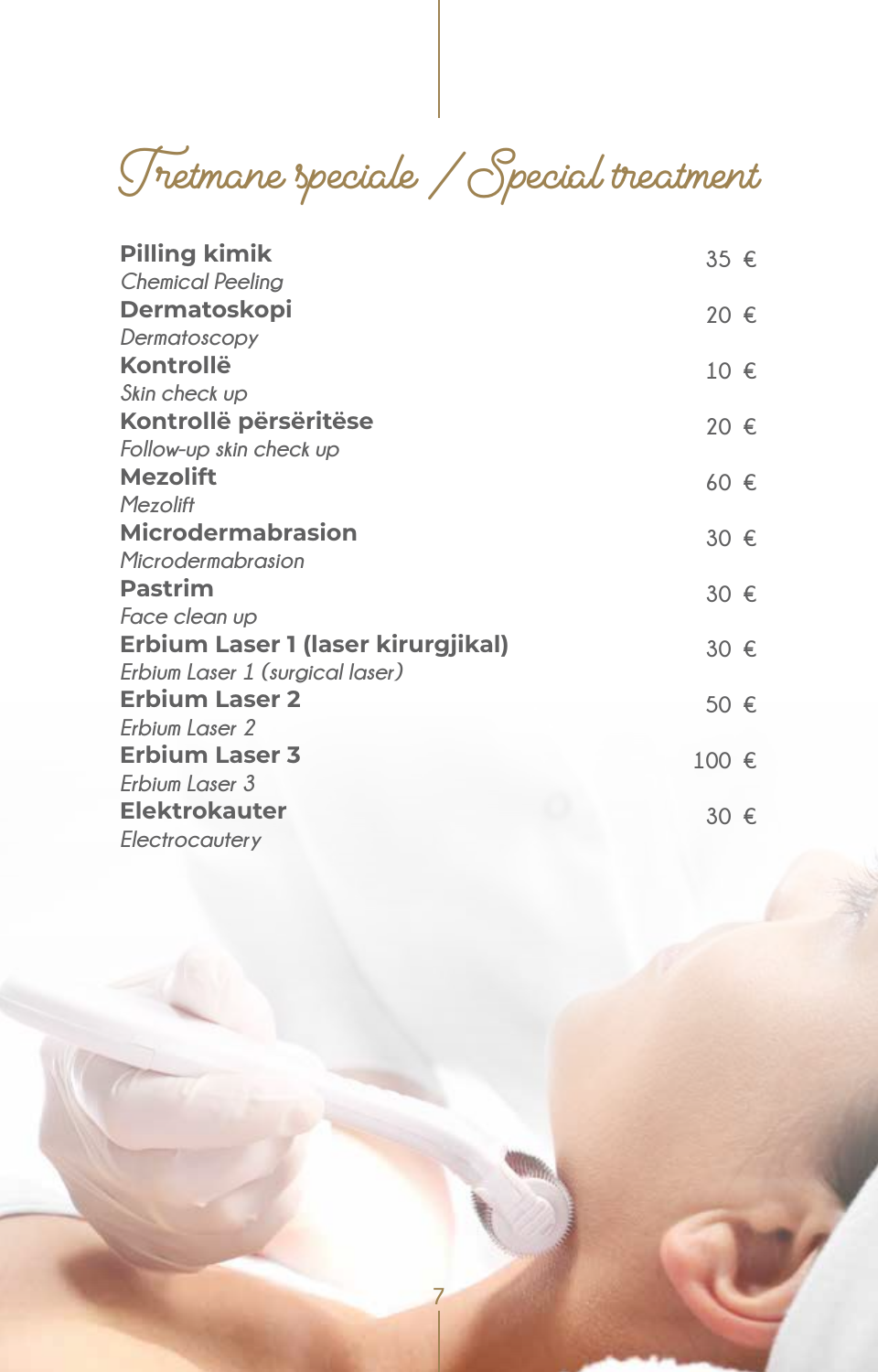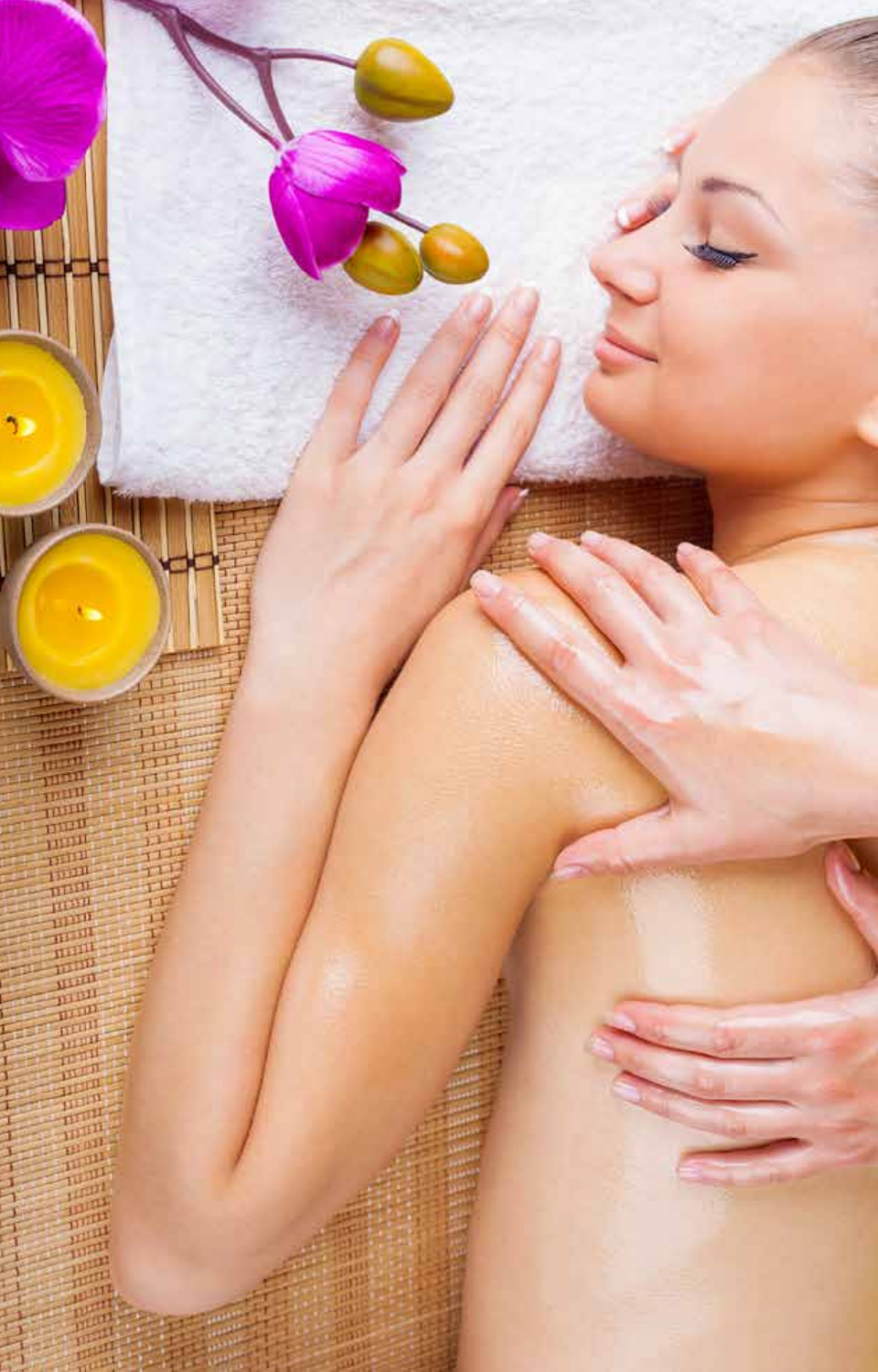**Masazhat / Massages**

| <b>Masazh Energetic - Piroche Cosmetiques</b> | 60 min.            | 72€  |
|-----------------------------------------------|--------------------|------|
| Energetic Massage - Piroche Cosmetiques       |                    |      |
| Masazh me gurë të ngrohtë                     | $60$ min.          | 60€  |
| <b>Hot Stone Massage</b>                      |                    |      |
| <b>Ritual Hamam</b>                           | 60 min.            | 80€  |
| <b>Ritual Hammam</b>                          |                    |      |
| <b>Masazh Ayurvedic</b>                       | 60 min.            | 60€  |
| <b>Ayurvedic Massage</b>                      |                    |      |
| Masazh i thellë i indeve                      | 60 min.            | 65€  |
| <b>Deep Tissue Massage</b>                    |                    |      |
| <b>Masazh anticelulit</b>                     | 50 min.            | 60€  |
| <b>Anti-Cellulite Massage</b>                 |                    |      |
| <b>Masazh relaksues dhe rigjenerues</b>       | 30/60 min. 30/55 € |      |
| <b>Relax and Regenerate Massage</b>           |                    |      |
| Masazh i hegjes së limfës                     | 50 min.            | 60€  |
| Lymphatic Drainage Massage                    |                    |      |
| <b>Masazh sportiv</b>                         | 50 min.            | 60€  |
| <b>Sports Massage</b>                         |                    |      |
| Masazh relaksues gjatë shtatëzanisë           | 60 min.            | 60€  |
| <b>Pregnancy Relaxation Massage</b>           |                    |      |
| Masazh i shpinës dhe gafës                    | 20/40 min 25/50 €  |      |
| <b>Spine &amp; Cervical Massage</b>           |                    |      |
| Kokë dhe këmbë/Masazhë ekuilbruese            | 20 min.            | 30 € |
| Reflexology Massage: Scalp & Foot massage     |                    |      |
| <b>Madero Terapi</b>                          |                    |      |
| <b>Madero Theray</b>                          | 30/60 min 40-70 €  |      |
| Drenazh limfatike per këmbë                   |                    |      |
| Legs lymphatic drainage                       | 30 min             | 40 € |
| Masazh limfatike per qafë dhe krah            | 30 min             | 40 € |
| Arms & Neck lymphatic massage                 |                    |      |

**Pako (5Massage + 1 Massage Free)** *Package (5Massages + 1 Session Free)*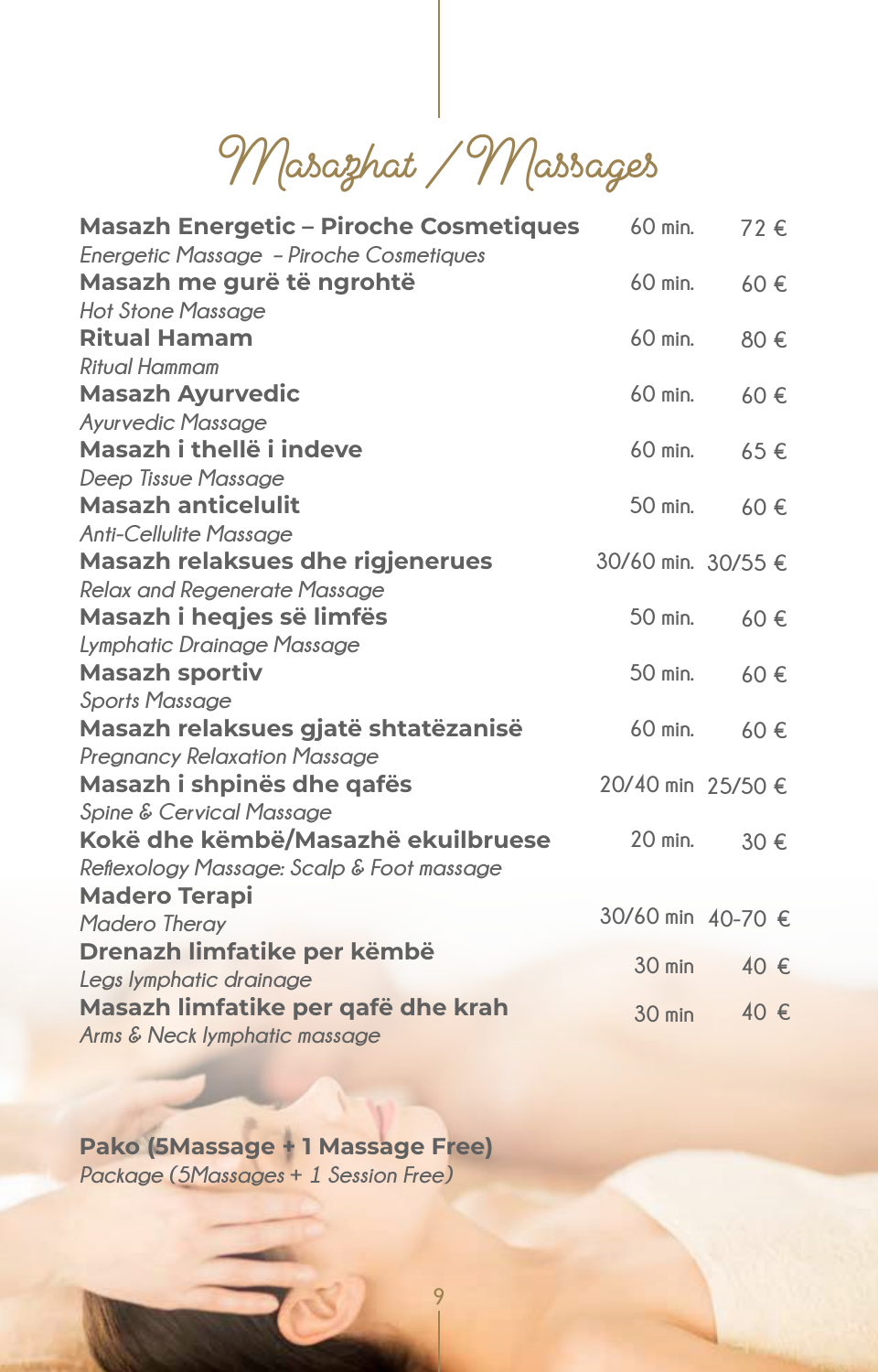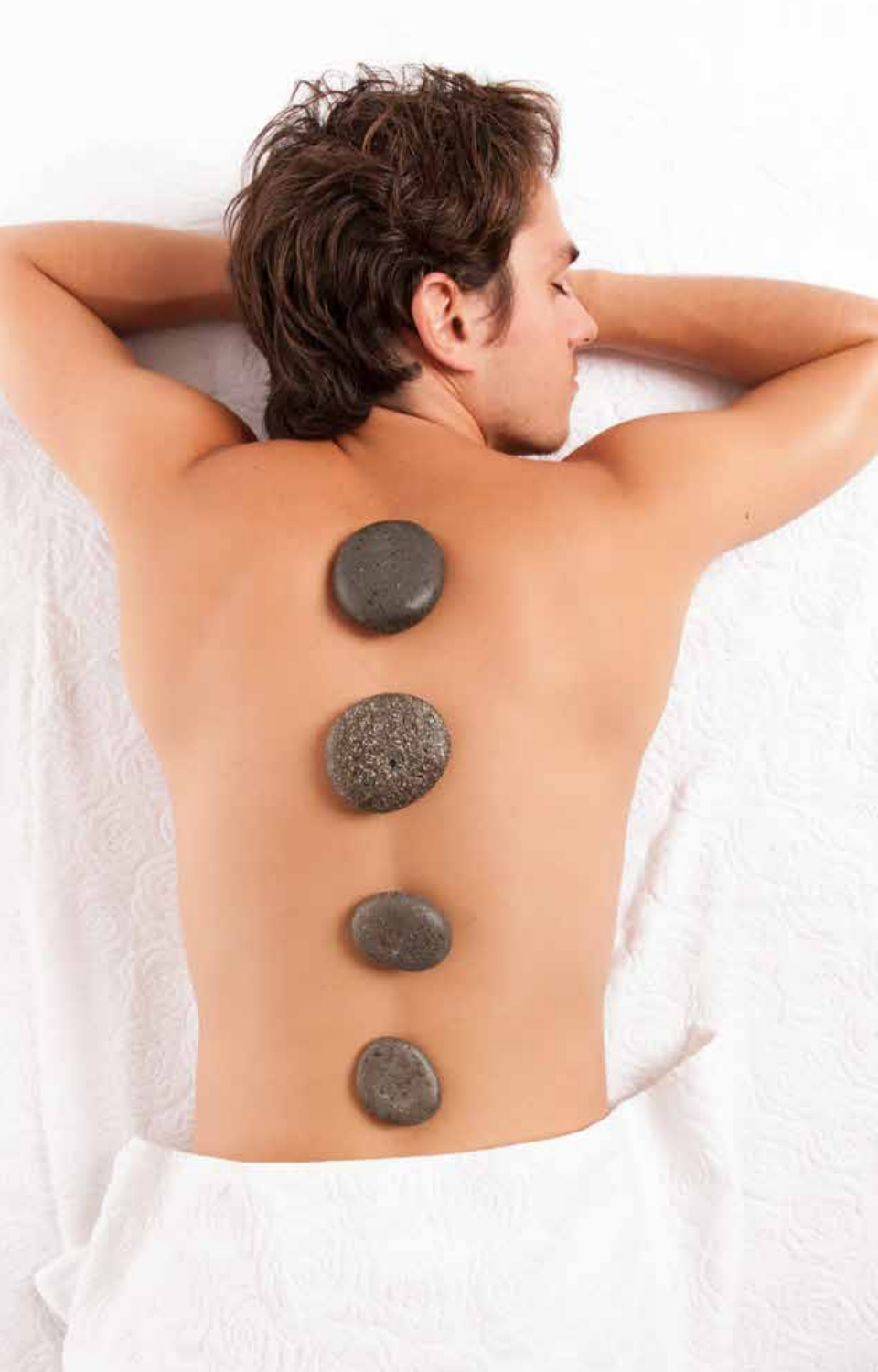**Tretmane për trupin / Body treatments**

| <b>Hydro - Fango Tretman</b><br>Hydro - Fango Therapy | 60 min. 55 € |               |
|-------------------------------------------------------|--------------|---------------|
| Hydro Masazhë - kromoterapi me va-                    | 30 min. 35 € |               |
| jëra esencial                                         |              |               |
| Hydro Massage with essential oils                     |              |               |
| <b>Phyto - Fango Tretman</b>                          | 30 min. 35 € |               |
| Phyto - Fango Therapy                                 |              |               |
| Pastrim me minerale për trup dhe                      |              |               |
| maskë                                                 | 60 min. 55 € |               |
| Mineral Body Scrub and Seaweed mask                   |              |               |
| Pastrim me minerale dhe masazhë                       |              |               |
| relaksuese                                            | 60 min. 55 € |               |
| Mineral Body Scrub and Massage<br><b>Body Scrub</b>   | 30 min.      | $35 \epsilon$ |

**Tretmane të fytyrës / Face treatments**

| 60 min. | 50€                                                            |
|---------|----------------------------------------------------------------|
|         |                                                                |
|         | 30€                                                            |
|         |                                                                |
|         |                                                                |
|         |                                                                |
|         |                                                                |
|         | 60€                                                            |
|         |                                                                |
|         |                                                                |
|         | $60 \in$                                                       |
|         |                                                                |
|         | $60 \in$                                                       |
|         | 30 min.<br>90 min. 75 €<br>$60$ min.<br>$60$ min.<br>$60$ min. |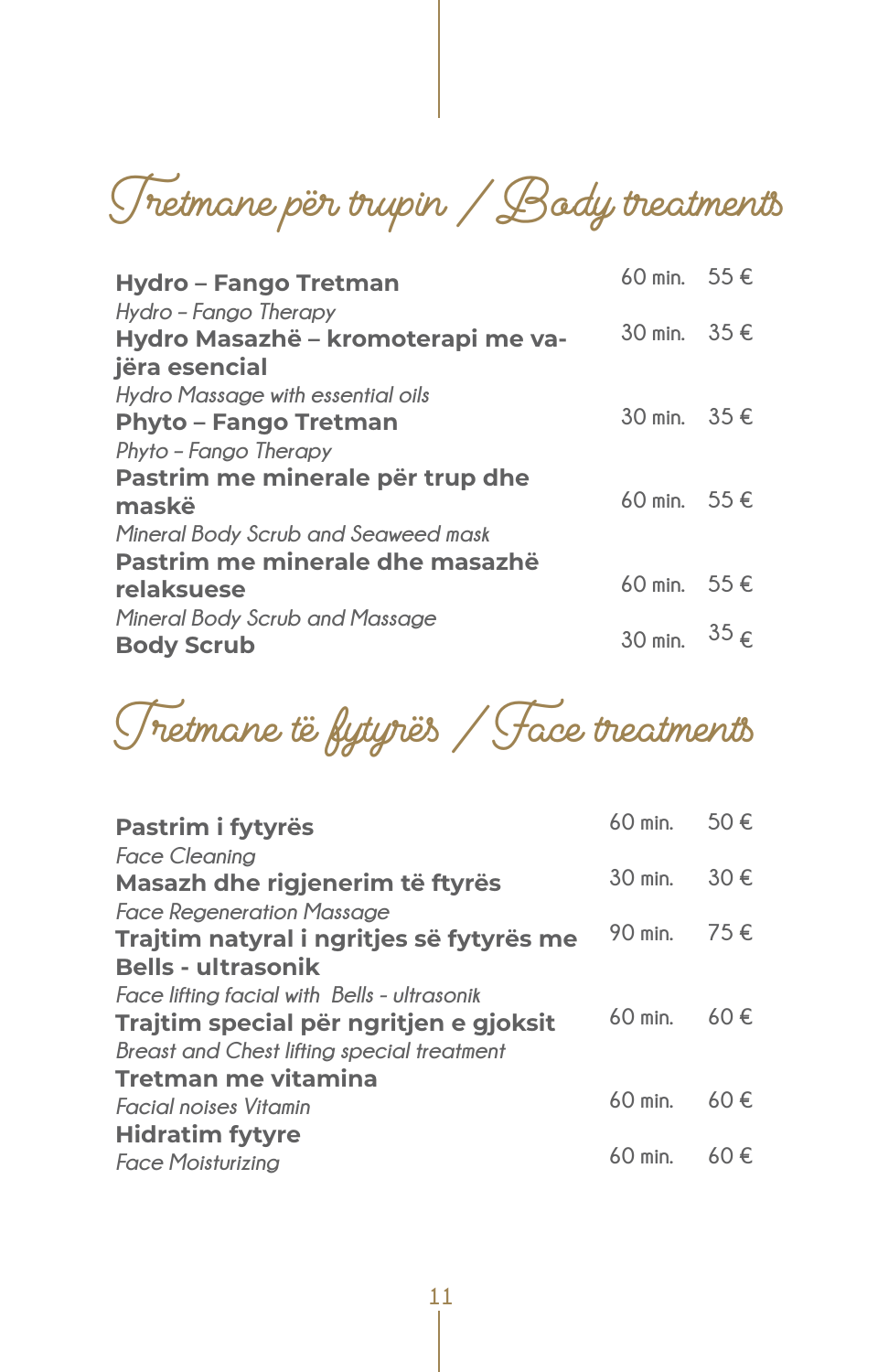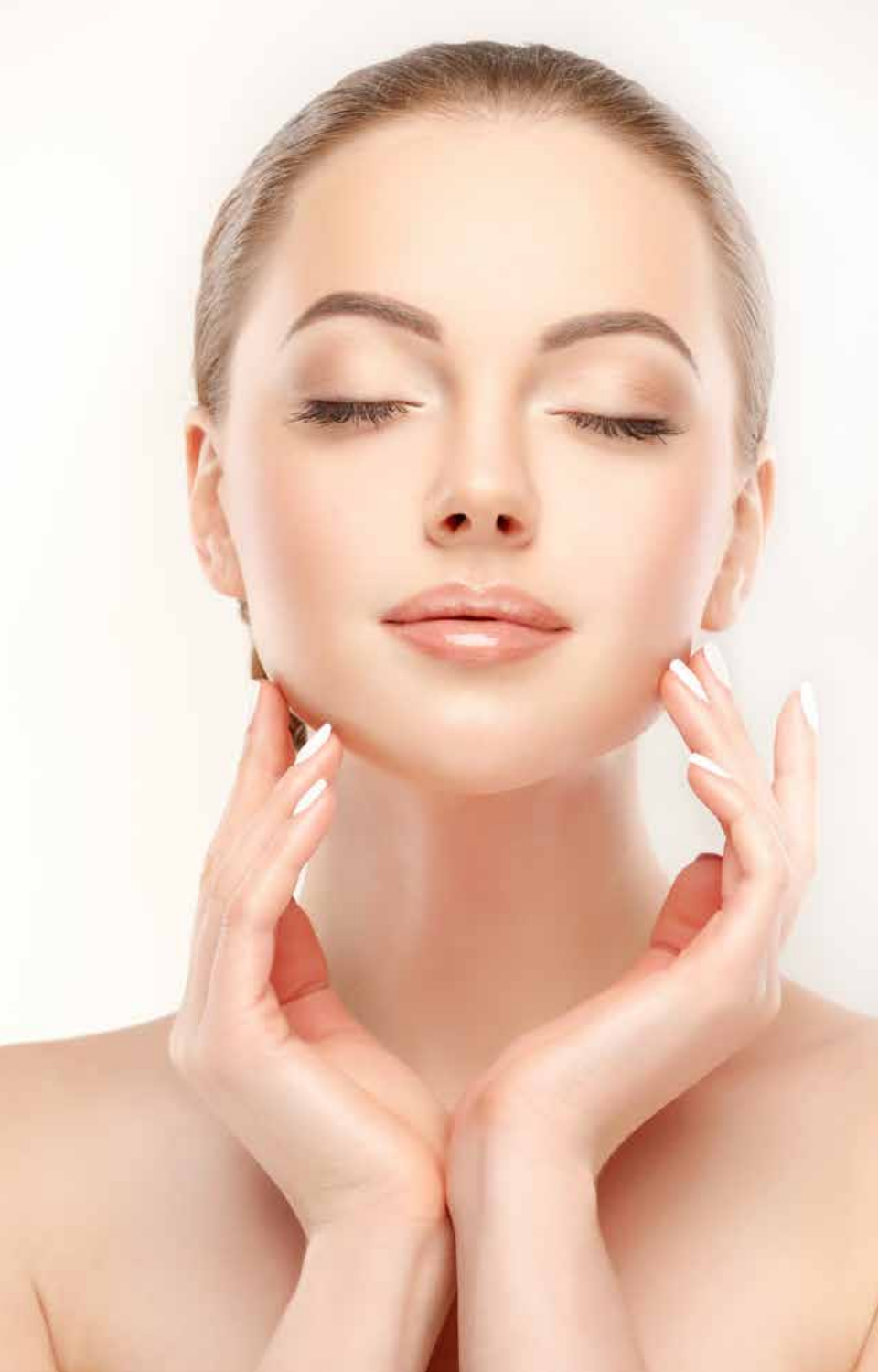**Shërbime bukurie / Beauty Srvices**

| Spa Manikyr (Scrub + Maskë)                   |              | 20 € |
|-----------------------------------------------|--------------|------|
| Spa Manicure (Scrub + Mask)<br><b>Manikyr</b> |              | 15 € |
| <b>Manicure</b>                               |              |      |
| Spa Pedikyr (Scrub Maskë)                     |              | 30 € |
| Spa Pedicure (Scrub + Mask)                   |              |      |
| <b>Pedikyr</b>                                |              | 25 € |
| Pedicure                                      |              |      |
| Largimi i gelit                               |              | 10 € |
| Gel Removel                                   |              |      |
| Manikyr klasik me gel                         |              | 30 € |
| Classic manicure with gel                     |              |      |
| Mbjellja e thonjëve dhe lyerja me gell        | 90 min. 45 € |      |
| Nails Extensions and gel                      |              |      |
| Mbushja e thonjëve                            | 60 min. 20 € |      |
| <b>Nails Refill</b>                           |              |      |

**Sytë / Eyes**

| Formësimi i vetullave           | 20 min. $8 \in$  |  |
|---------------------------------|------------------|--|
| <b>Brows correction</b>         |                  |  |
| Ngjyrosje e qerpikevë           | 20 min. $12 \in$ |  |
| <b>Tint lashes</b>              |                  |  |
| Vetullat dhe gerpikët së bashku | 30 min. 17 €     |  |
| <b>Tint lashes and brows</b>    |                  |  |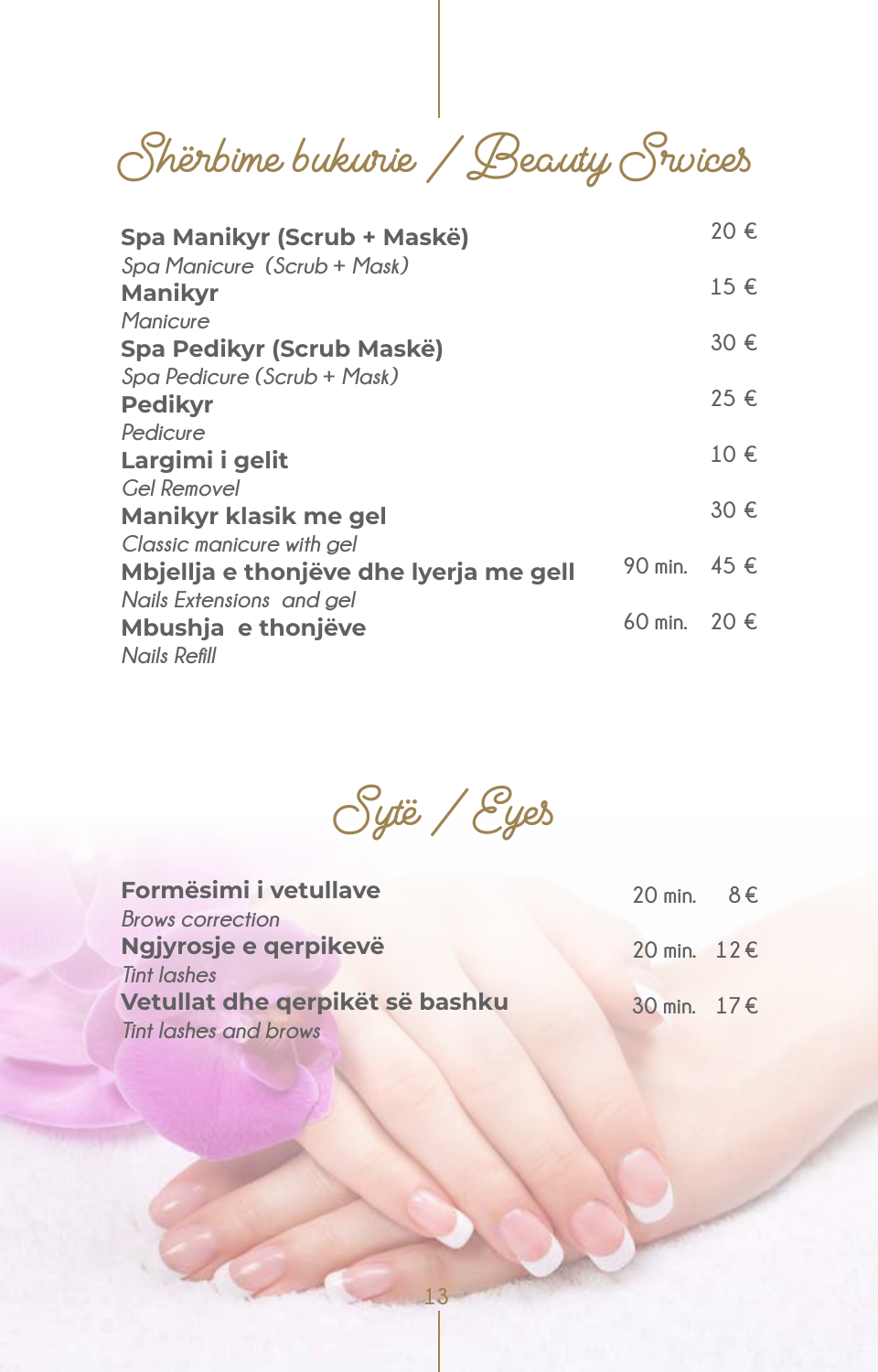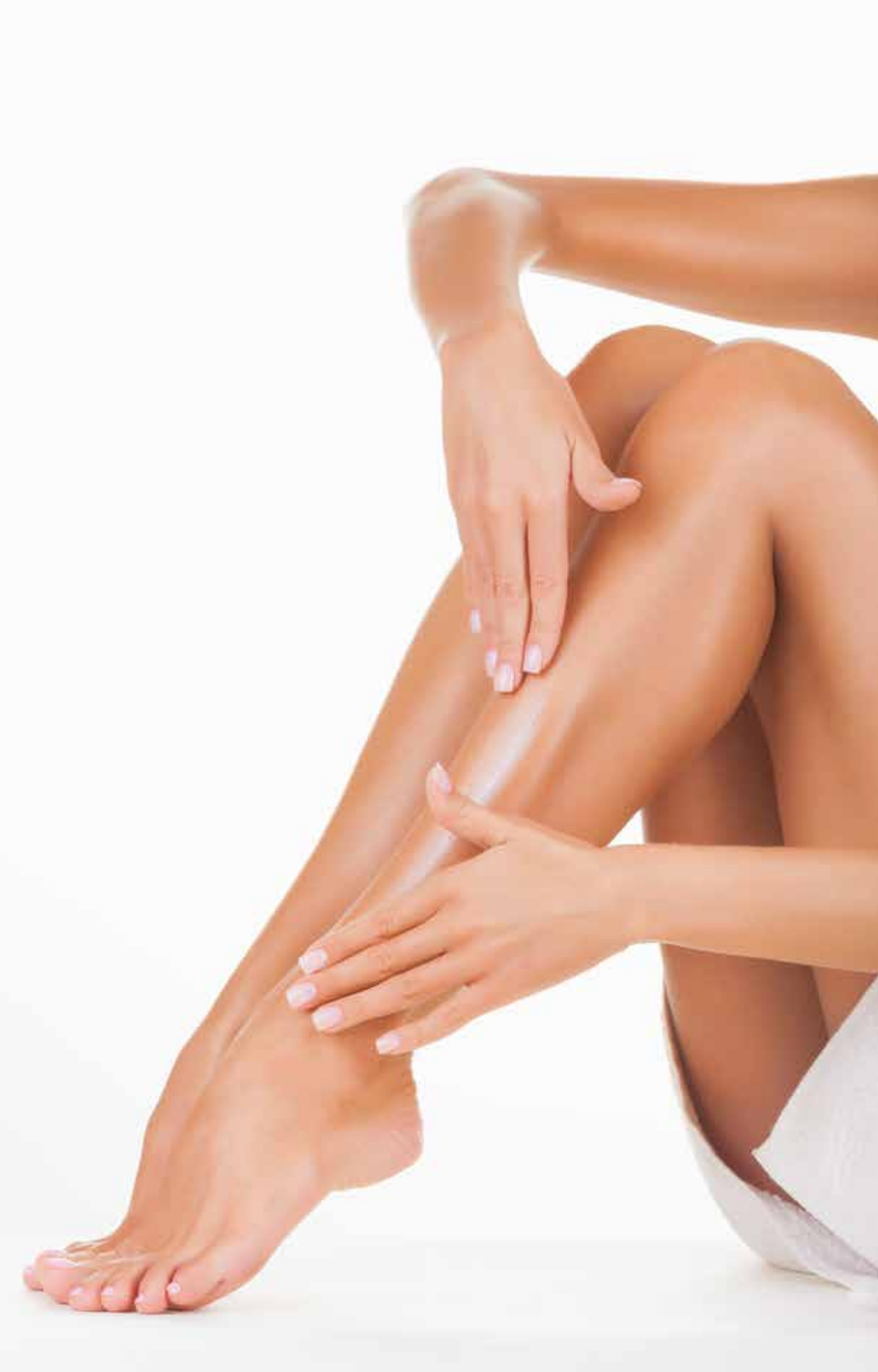**Depilimet / Waxing**

| Këmbët komplet             | 25-30 € |
|----------------------------|---------|
| <b>Full legs</b>           |         |
| Këmbët deri në gjysmë      | 10-15 € |
| Half legs                  |         |
| <b>Komplet Duart</b>       | 10€     |
| <b>Full Arm</b>            |         |
| <b>Sqetullat</b>           | 8€      |
| <b>Shoulders</b>           |         |
| <b>Bikini line</b>         | 10€     |
| <b>Bikini line</b>         |         |
| <b>Bikini</b>              | 20 €    |
| Bikini                     |         |
| <b>Mustaget</b>            | 5€      |
| Mustache                   |         |
| <b>Vetullat</b>            | 8€      |
| Eyebrows                   |         |
| Depilimi i komplet fytyrës | 15 €    |
| <b>Total face</b>          |         |
| <b>Shpina</b>              | 20-30 € |
| <b>Back</b>                |         |
| <b>Gjoksi</b>              | 20-30 € |
| Chest                      |         |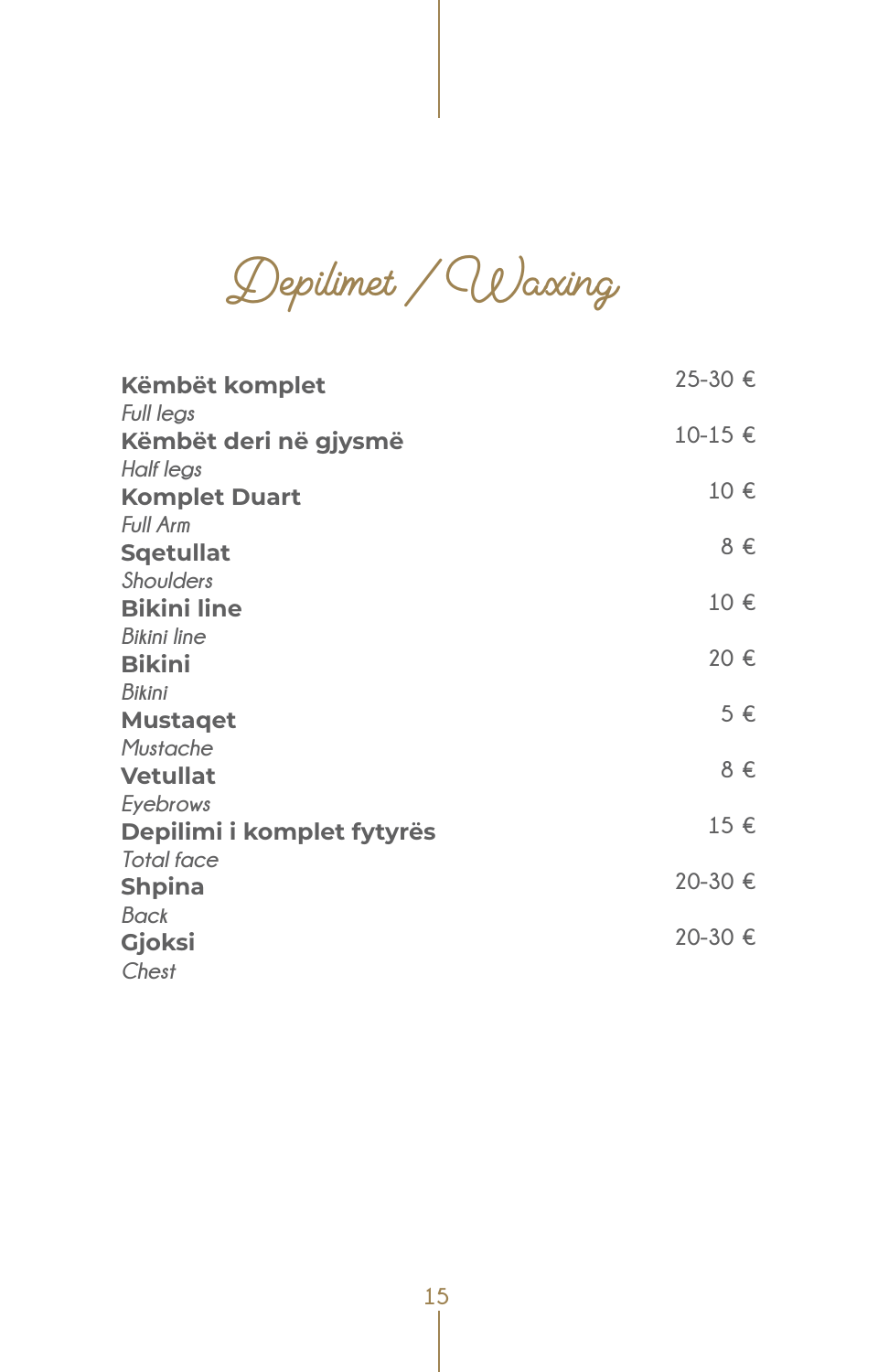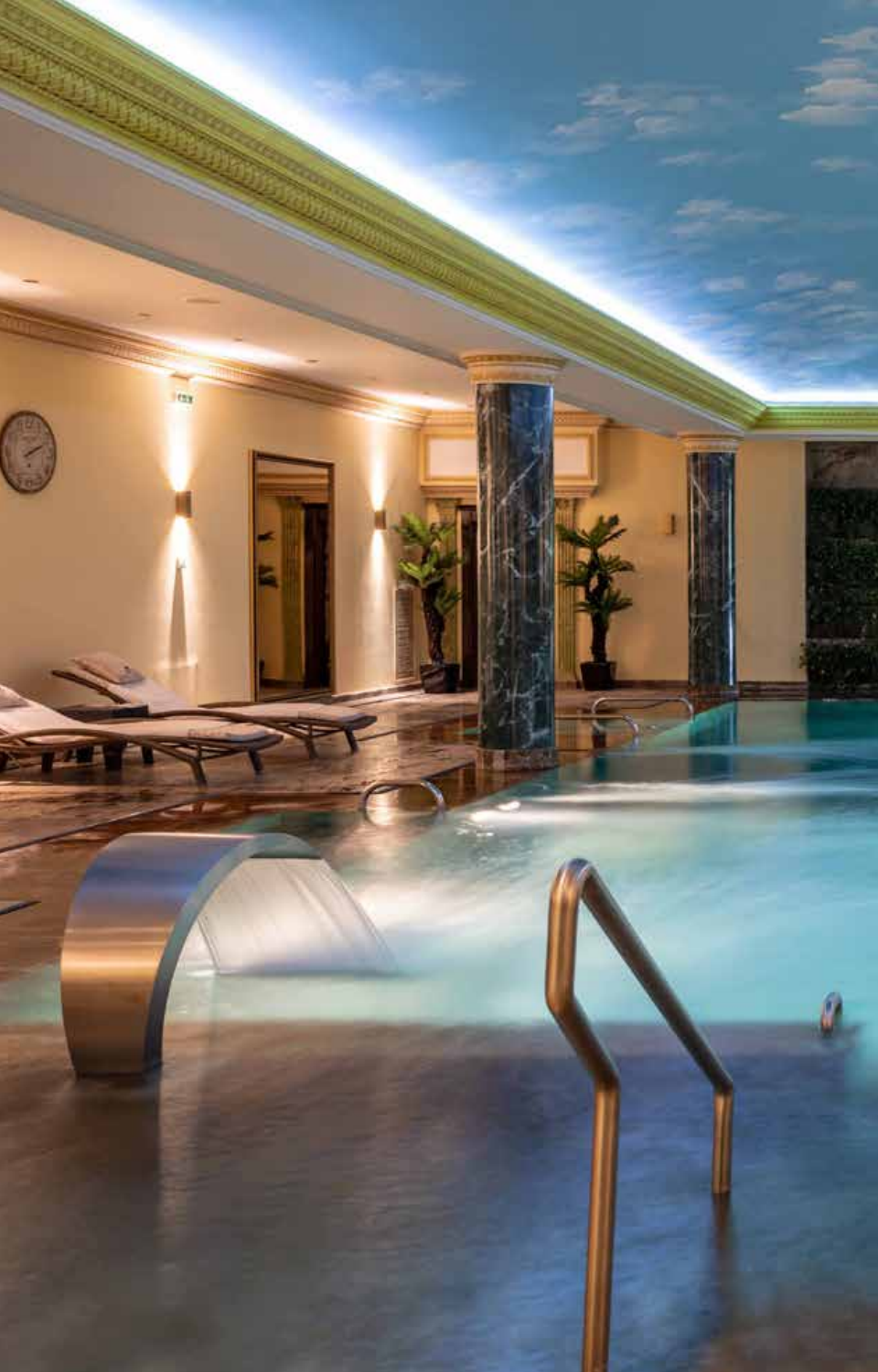**Rrezitje / Tanning**

**Sollarium për fytyrë** *Face tanning* **Sollarium për trup** *Body tanning*

**15 min. 5 €**

**15 min. 8 €**

## **Pakot (5 seanca solarium + 1 seancë gratis)** *Packages(5 tanning session + 1 free session)*

**Pakot / Packages**

| Shfrytëzim ditor i Wellnesit                     | 40 €        |
|--------------------------------------------------|-------------|
| <b>Wellness Daily Access</b>                     |             |
| 1 muaj gasje në Wellness + Fitnes                | 250 €       |
| 1 Month Wellness + Fitnes                        |             |
| 3 muaj gasje në Wellness + Fitnes                | 600 €       |
| 3 Months Wellness + Fitnes                       |             |
| 6 muaj pako Wellness + Fitness                   | 850 €       |
| 6 Months Wellness + Fitness                      |             |
| 10 hyrje në Wellness                             | 250 €       |
| 10 Daily Wellness Access                         |             |
| 12 muaj qasje në Wellness + Fitness              | $1,600 \in$ |
| 1 year Annual Membership Wellness + Fitness      |             |
| Zona Private / cift (fruta dhe cham-             | 95 €        |
| pagne)                                           |             |
| Private zone for couples (fruits and cha pagne)  |             |
| Zona Private / çift / 30 min. masazh             | 130 €       |
| (fruta dhe shampanjë)                            |             |
| Private Zone for couples/ 30 min massage (fruits |             |
| and champagne)                                   |             |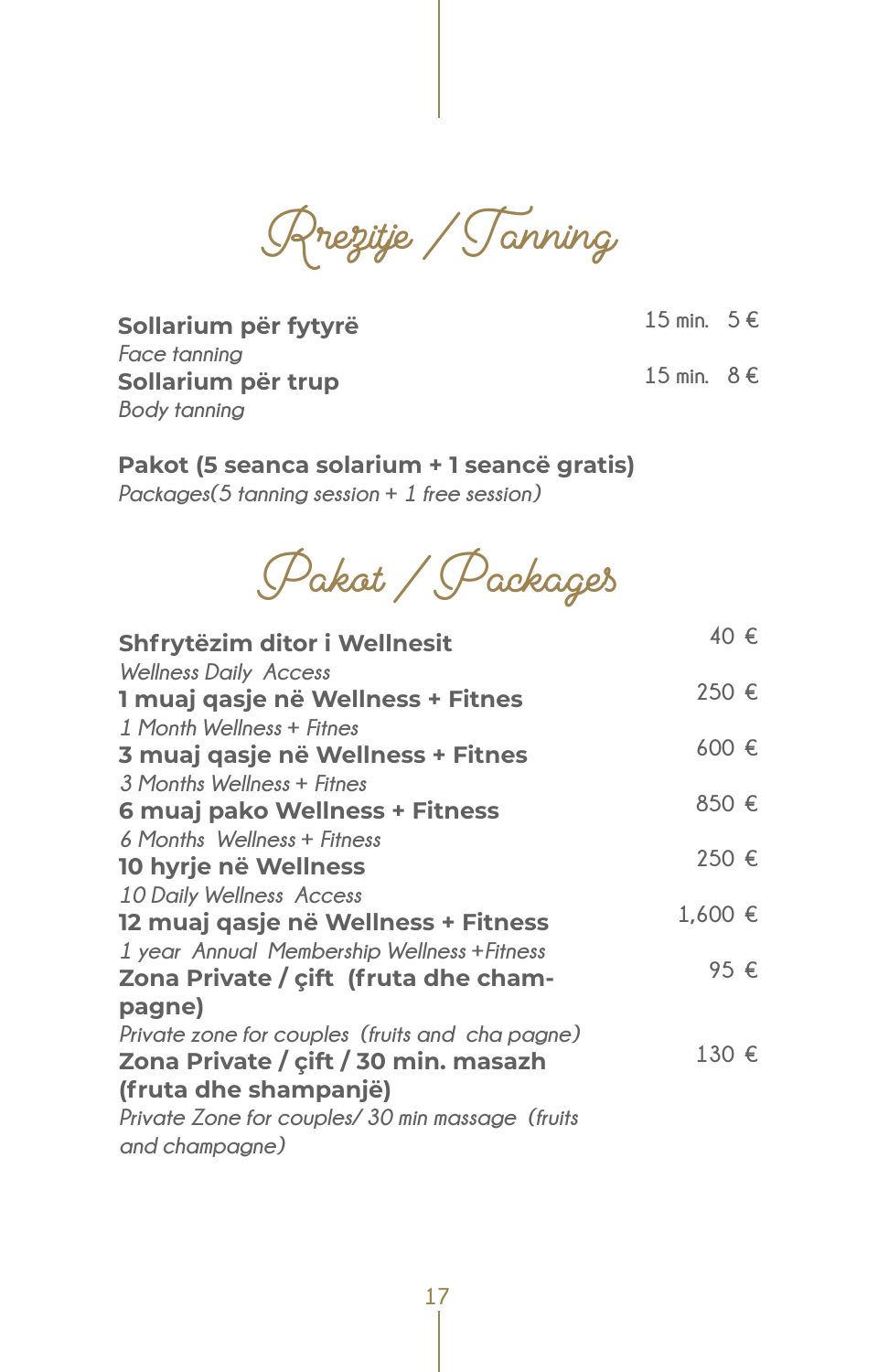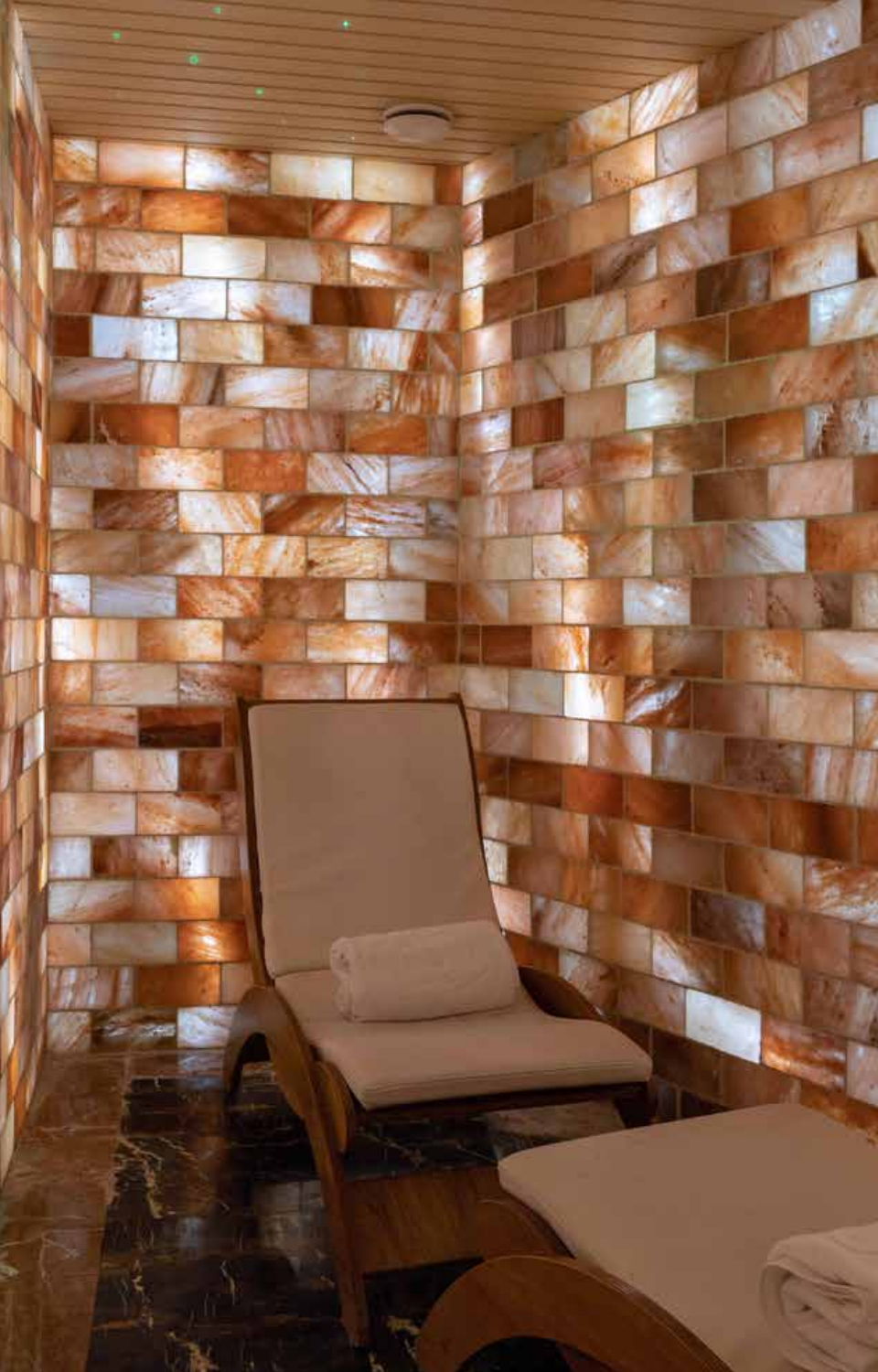**Pakot / Packages**

| Dhoma e kripës (halotherapy)<br>1 seancë/6 seanca/12 seanca<br>Salt Room (halotherapy) 1 session/6 sessions/12ses-<br>sions | 15/75/135 € |
|-----------------------------------------------------------------------------------------------------------------------------|-------------|
| <b>Fitnes ditor</b>                                                                                                         | 15€         |
| <b>Fitness daily Access</b>                                                                                                 |             |
| 1 muaj gasje në Klubin e Fitnesit + pije                                                                                    | 50 €        |
| 1 Month Fitness Access + Beverage                                                                                           |             |
| 6 muaj qasje në Klubin e Fitnesit + pije                                                                                    | 250 €       |
| 6 Months Fitness Access + Beverage                                                                                          |             |
|                                                                                                                             |             |

**12 muaj qasje në Klubin e Fitnesit + pije** *12 Months Fitness Access + Beverage* **1 muaj fitness me trajner personal**  *1 Month Fitness Access with Personal Trainer*  **400 € 250 €**

**Fëmijë nga 6 deri në 12 vjet -20%** *Children from 6years old to 12 years old* **-20% Fëmijë nga 0 deri në 5 vjet pa pagesë** *Children from 0-5 years old free of charge*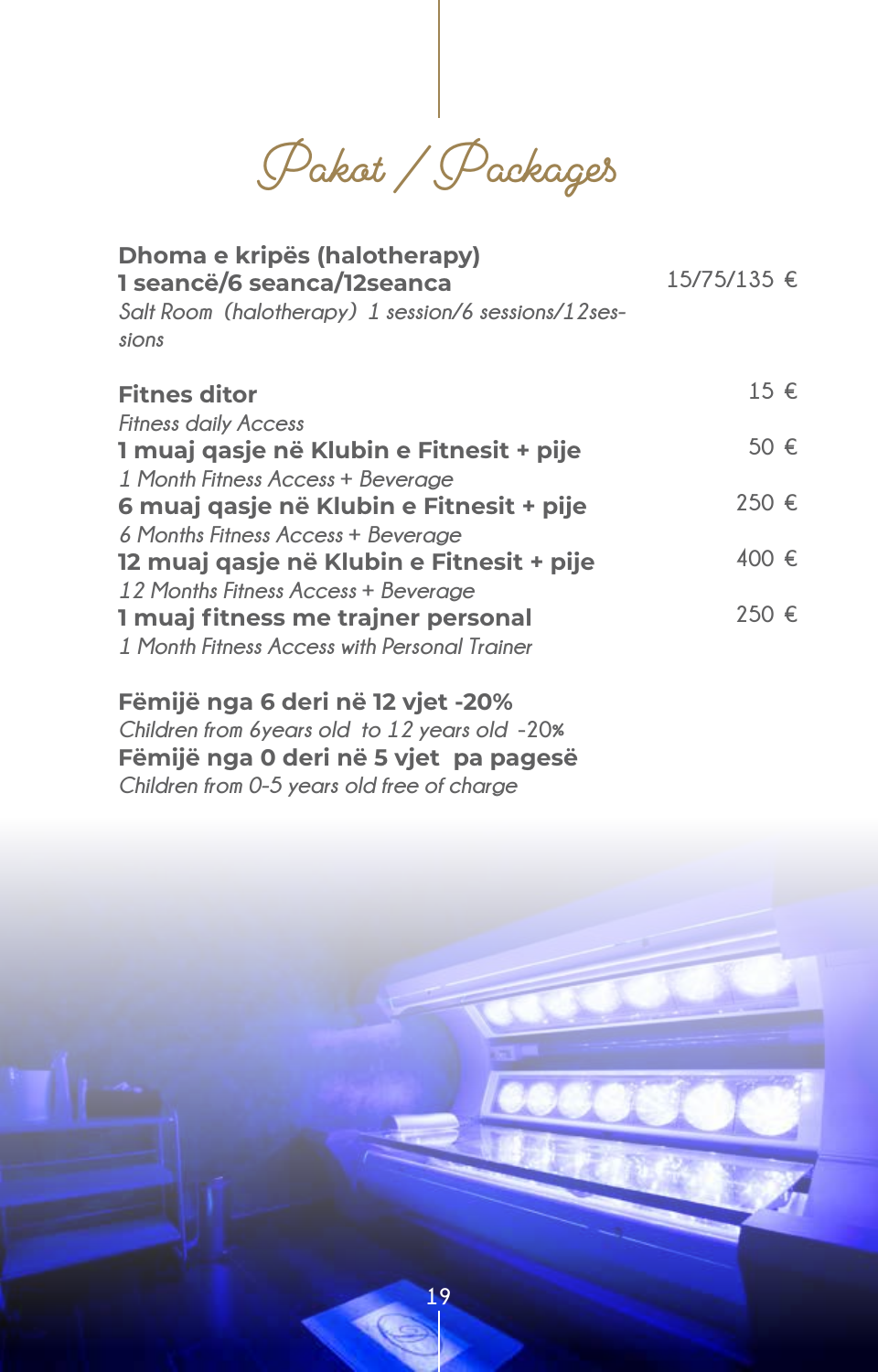**Parukeri / Hairsalon**

**Femra / Women**

| Maskë për flokë             | 15 €    |
|-----------------------------|---------|
| Hair mask treatment         |         |
| <b>Dredha</b>               | 15€     |
| <b>Wawes</b>                |         |
| Drejtim flokësh             | 15€     |
| Hair straightening          |         |
| Stilim flokësh              | 30-60€  |
| Hair styling                |         |
| Pastrim, prerje dhe fenirim | 15-30€  |
| Wash, cut & blow dry        |         |
| Fenirim                     | $8 \in$ |
| <b>Blow Dry</b>             |         |
| <b>Fenirim natyral</b>      | 13 €    |
| <b>Natural Blow Dry</b>     |         |
| <b>Ngjyrosje</b>            | 30-45€  |
| Color                       |         |
| Rrënja e flokëve            | 20 €    |
| Roots / Hairline            |         |
| <b>Shatir</b>               | 40-150€ |
| <b>Highlights</b>           |         |

**Parukeri / Hairsalon**

| <b>Prerje</b>                             | Meshkuj / Men | 8€      |
|-------------------------------------------|---------------|---------|
| Haircut<br>Stilim flokësh                 |               | $6 \in$ |
| Hair styling<br><b>Rregullim mjekëre</b>  |               | 5€      |
| <b>Beard Style</b><br>Ngjyrosja e mjekrës |               | 10€     |
| <b>Beard Coloring</b>                     |               |         |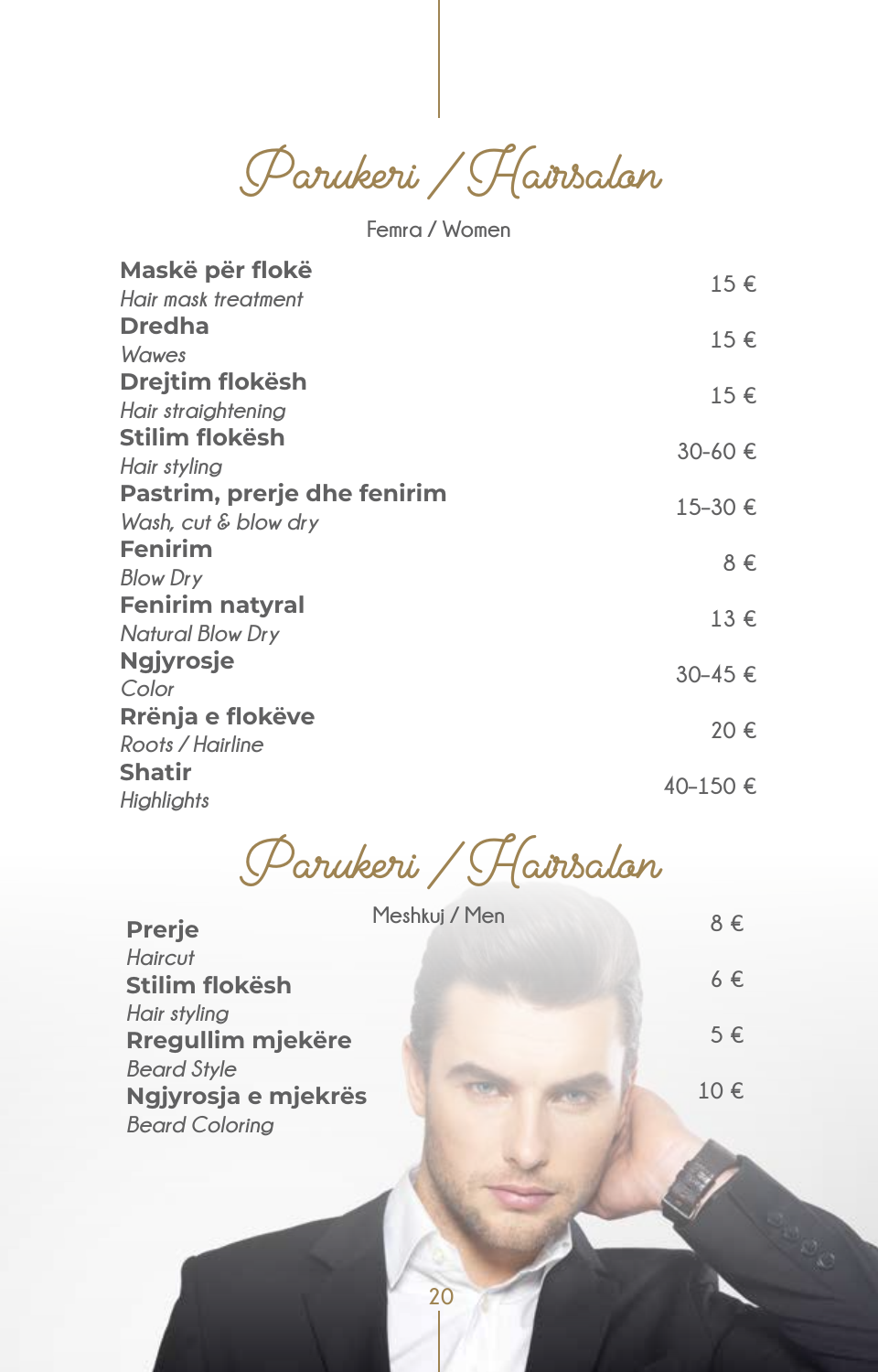**Grim / Makeup**

| <b>Grim natyral</b>      | $20 \in$  |
|--------------------------|-----------|
| <b>Natural</b>           |           |
| Grim për mbrëmje         | $40 \in$  |
| Evening/Special Occasion |           |
| Grim për nuse            | $100 \in$ |
| <b>Bride</b>             |           |